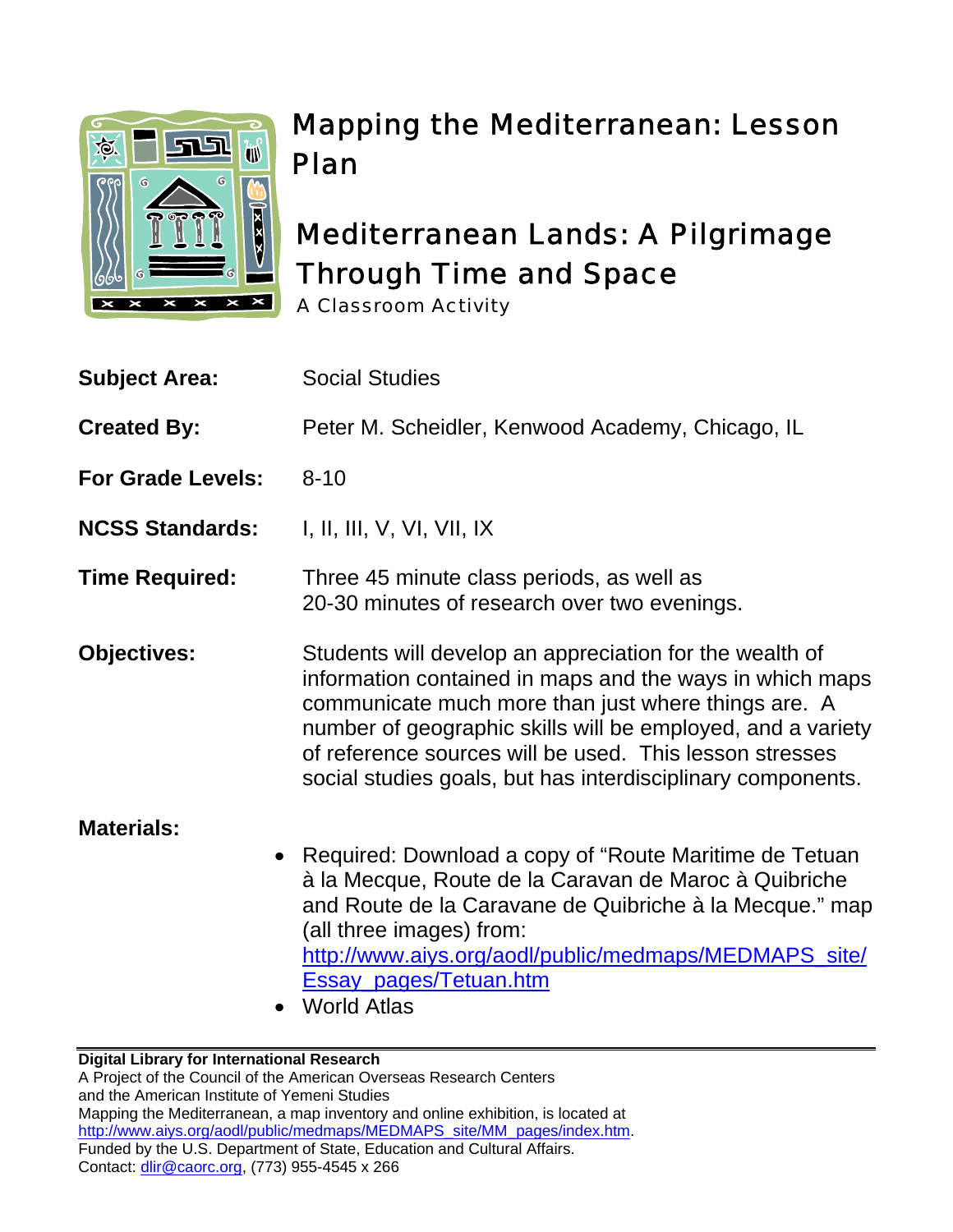- College Level Dictionary
- Desired: High Speed Internet access, GoogleEarth.
- **Procedure:** Students will use context clues and examine maps to answer a series of short answer questions over a range of topics. This assignment can be done individually or in groups of three or four students. If the cooperative method is used, each student should be assigned a number of questions to work on for homework. The group will then meet to discuss the strength of these answers. It is suggested that each question be covered by two students within each group, so that members will have something to discuss. Those who researched the question will compare answers, and try to teach the other member(s) the material. If contradictory results are obtained, team members have to try to convince the less informed member(s) which interpretation will be submitted. Teachers may choose to collect evidence of research each day, to ensure that students come to class prepared for small group discussions. Students should be advised that some questions contain words they may not be familiar with; in such instances, use of dictionaries is encouraged.
- **Evaluation/Rubric:** The teacher is provided a list of comments about answers that each question is anticipated to produce and the significance and relevance of the questions.

### **Day One: GEOGRAPHY**

1. Compare the  $17<sup>th</sup>$  century map in French to the  $21<sup>st</sup>$  century map in English. What is the English translation of "Mer Rouge"?

2. What body of water is identified as "Ocean Occidental"?

3. Using a dictionary, determine the meaning of the title in the previous question? Why was this named used for the body of water you identified above?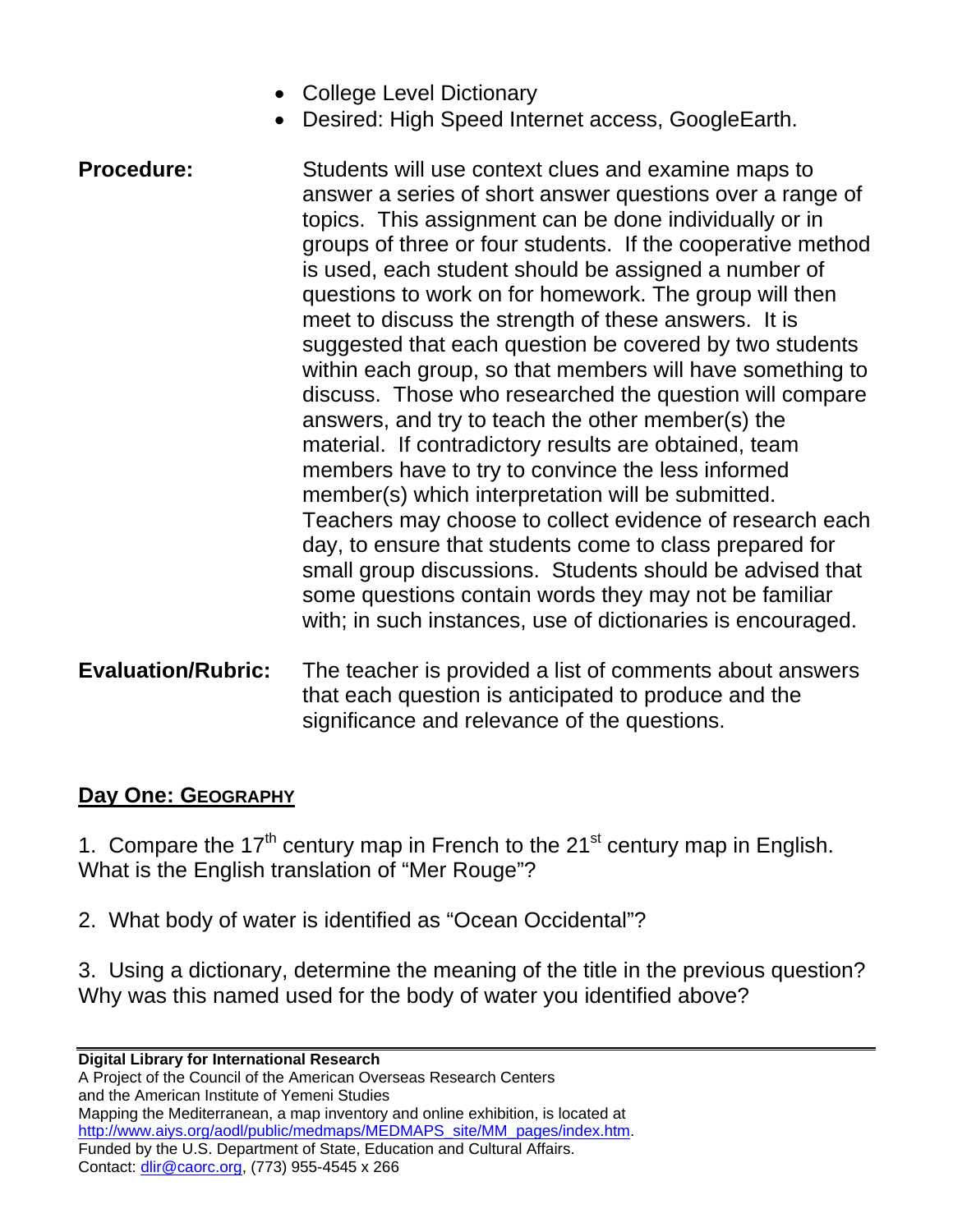4. Suppose you saw the same name for an ocean in a very old map of South America. What ocean would the name apply to in that case? What if it was on the coast of a map of Australia?

5. The  $17<sup>th</sup>$  century map features three continents. Which ones?

6. Two of the three continents shown on the map are identified, and one is not. What does this tell you about the cartographer?

7. For what purpose do you think this map was produced?

8. How does the route featured on the map in the top image differ from those featured on the bottom two?

9. This map does not have a key that shows scale (e.g. number of miles per inch). If it did, how would the keys for the three maps differ?

10. Consider the answers to the previous two questions. Why do you think the cartographer needed to produce a different scale for the **ROUTE DE LA CARAVANE** from the one that was sufficient for the **ROUTE MARITIME**?

11. Find the place labeled "**MAROC**." That might refer to a country or a city. In either case, identify which one. (That is, list the country and the city this label might refer to.)

12. Examine the other labels used on the  $17<sup>th</sup>$  century map, and what kind of capitalization is used. Use this evidence to determine the correct match for *Maroc* from the two labels you found above.

13. Locate "MECQUE." Compare the 17<sup>th</sup> and 21<sup>st</sup> century maps to determine the modern English name of this city.

14. Identify at least eight specific places (countries, islands, or cities—not bodies of water) listed on the  $17<sup>th</sup>$  century map aside from those found in the previous questions.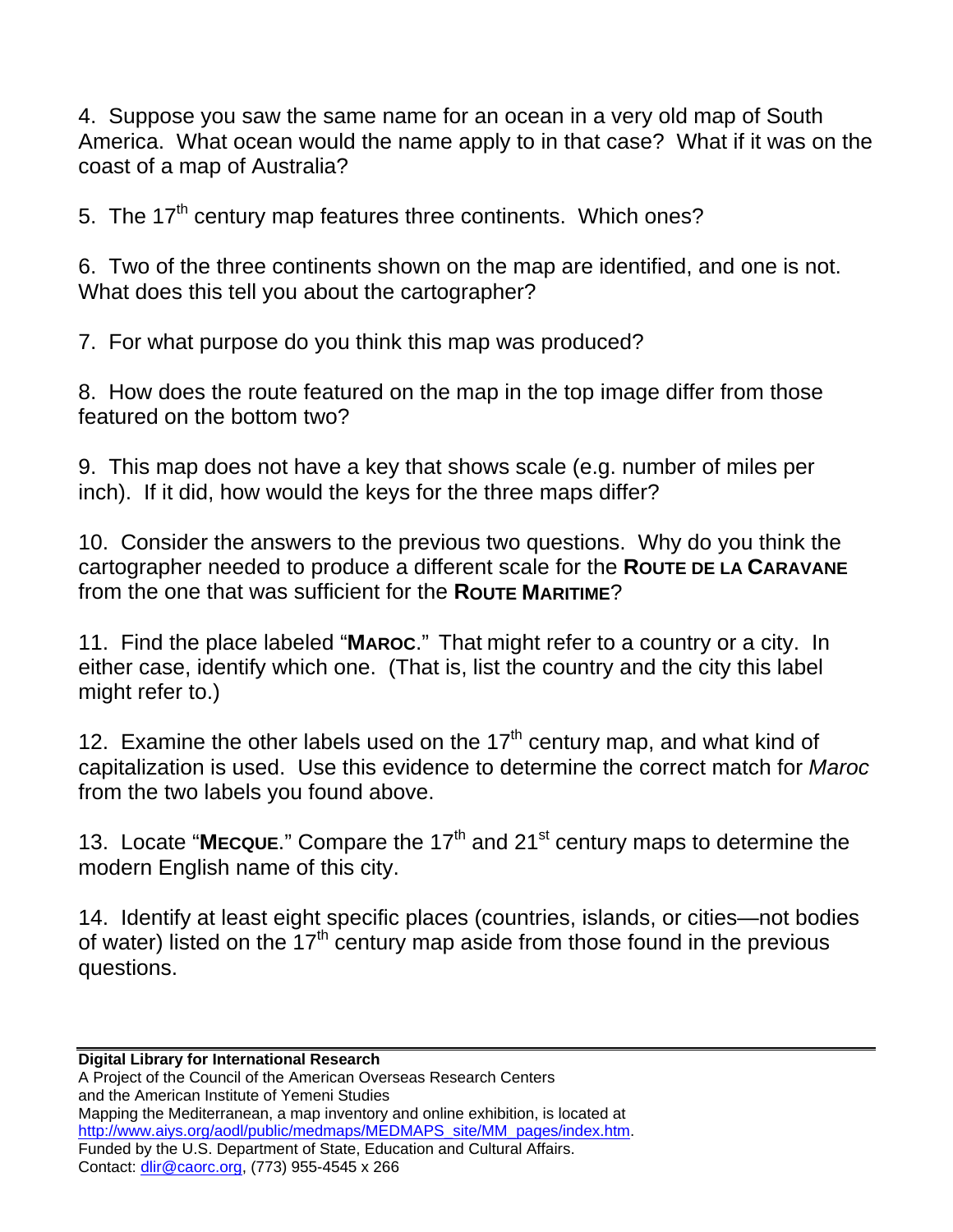15. Using a modern map, identify the islands that are shown off the west coast of Africa in the  $17<sup>th</sup>$  century map.

### **Day Two: HISTORY AND SOCIOLOGY**

1. The top map features a border showing longitude and latitude. Comment on how the representation of *latitude* compares to that on a modern map.

2. Now investigate the longitude markings. What number is left of 10º? How does this differ from a modern map?

3. What is the Prime Meridian, and what city does it pass through? Why do you suppose it passes through that particular city?

4. Comment on the location of the Prime Meridian as indicated on the  $17<sup>th</sup>$  century map and how this location differs from that identified in the previous question.

5. Find the name of the famous canal that opened in 1869.

6. Use the information from the above question to answer this one: If you did not know when this map was produced, how could you be *certain* it was produced *before* 1870?

7. By the  $17<sup>th</sup>$  century, Islam had spread across North Africa to the Atlantic, across the Strait of Gibraltar and into Spain. Of what significance is the destination on this map to Islam?

8. How does the term "Hajj" relate to your answer to the above question?

9. Consider your answers to the previous two questions. Now look back at question seven from the previous day and consider the answer you gave? Would you answer that question differently, given what you have learned throughout this assignment?

## **Day Three: ACCURACY IN THE SOCIAL SCIENCES**

**Digital Library for International Research**  A Project of the Council of the American Overseas Research Centers and the American Institute of Yemeni Studies Mapping the Mediterranean, a map inventory and online exhibition, is located at http://www.aiys.org/aodl/public/medmaps/MEDMAPS\_site/MM\_pages/index.htm. Funded by the U.S. Department of State, Education and Cultural Affairs. Contact: dlir@caorc.org, (773) 955-4545 x 266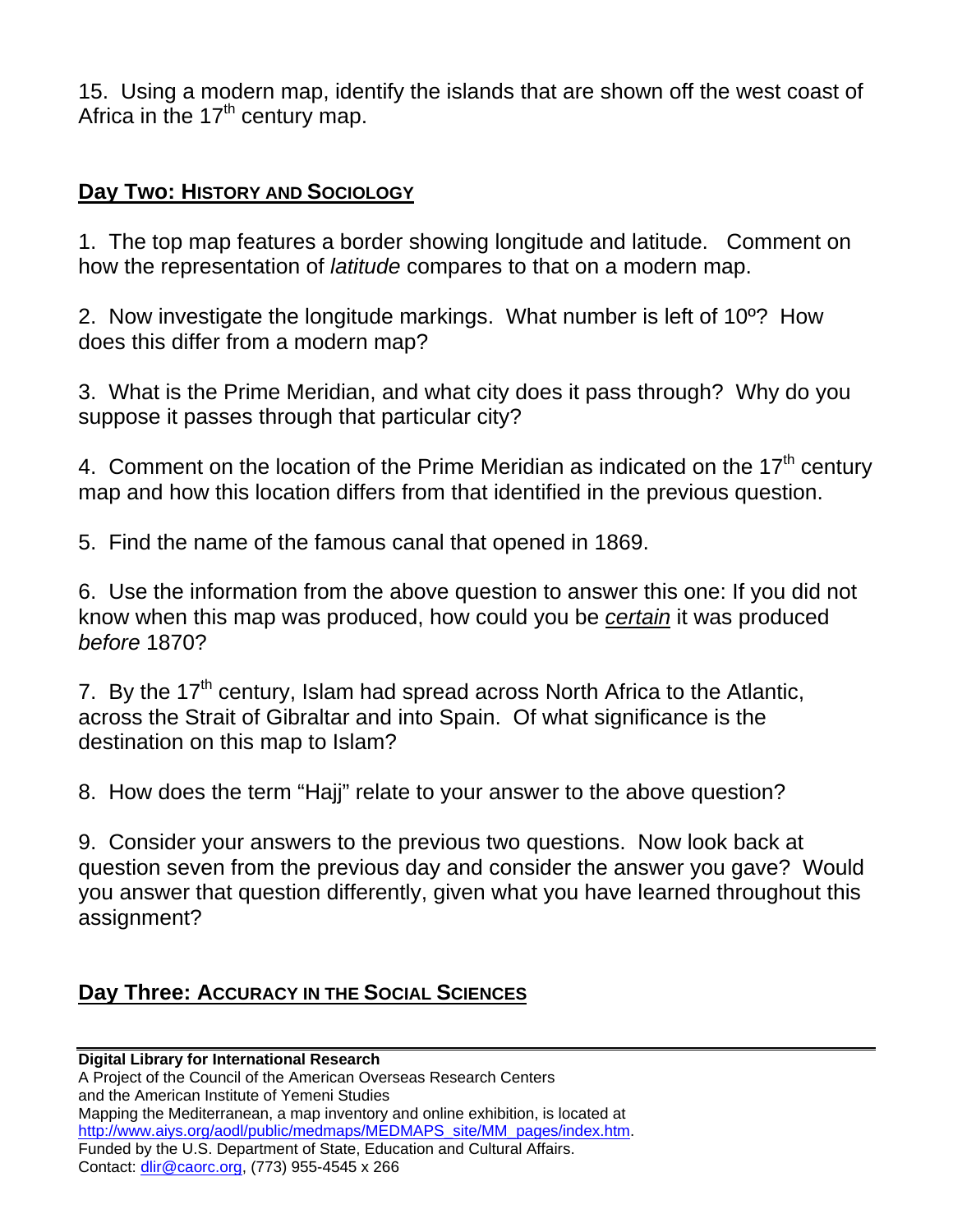1. Using the system of longitude and latitude shown on the  $17<sup>th</sup>$  century map, find the destination located at 31º North, 53º East. Use a modern atlas to determine that city's actual geographic coordinates. Use these results to comment on the accuracy of the 17th century map. Be sure to consider *both* dimensions.

2. There was once a world famous library located at the site mentioned in the last question. Research how each of the following is associated with a story of that library's destruction: Julius Caesar, Bishop Theophilus, and Caliph Omar.

3. At least two of those stories involve religion. Explain.

4. About what time period does each of the above stories occur?

5. Using GoogleEarth®, examine the northern coast of Africa, and compare the satellite views to those produced two and a half centuries before flight.

6. Assume the structures that mark points along the caravan route represent locations where travelers stop for the night. If that were the case, how many days would it take to complete the journey from Marrakech to Mecca?

7. Use the key in a modern atlas to determine the approximate number of miles the above trip would cover.

8. Assuming ten hours of travel per day, and using the findings from the last two questions, calculate the average speed for the journey by caravan.

9. Consider a journey from your present location that would cover as much distance as the one from Marrakech to Mecca. Use an atlas to find a destination for such a trip.

10. At an average speed of 60 miles per hour, how long would that trip take?

11. Perform a search for information on President Jefferson's efforts against pirates in the Mediterranean. Use the  $17<sup>th</sup>$  century map to identify the region where these conflicts occurred.

#### **Digital Library for International Research**  A Project of the Council of the American Overseas Research Centers and the American Institute of Yemeni Studies Mapping the Mediterranean, a map inventory and online exhibition, is located at http://www.aiys.org/aodl/public/medmaps/MEDMAPS\_site/MM\_pages/index.htm. Funded by the U.S. Department of State, Education and Cultural Affairs. Contact: dlir@caorc.org, (773) 955-4545 x 266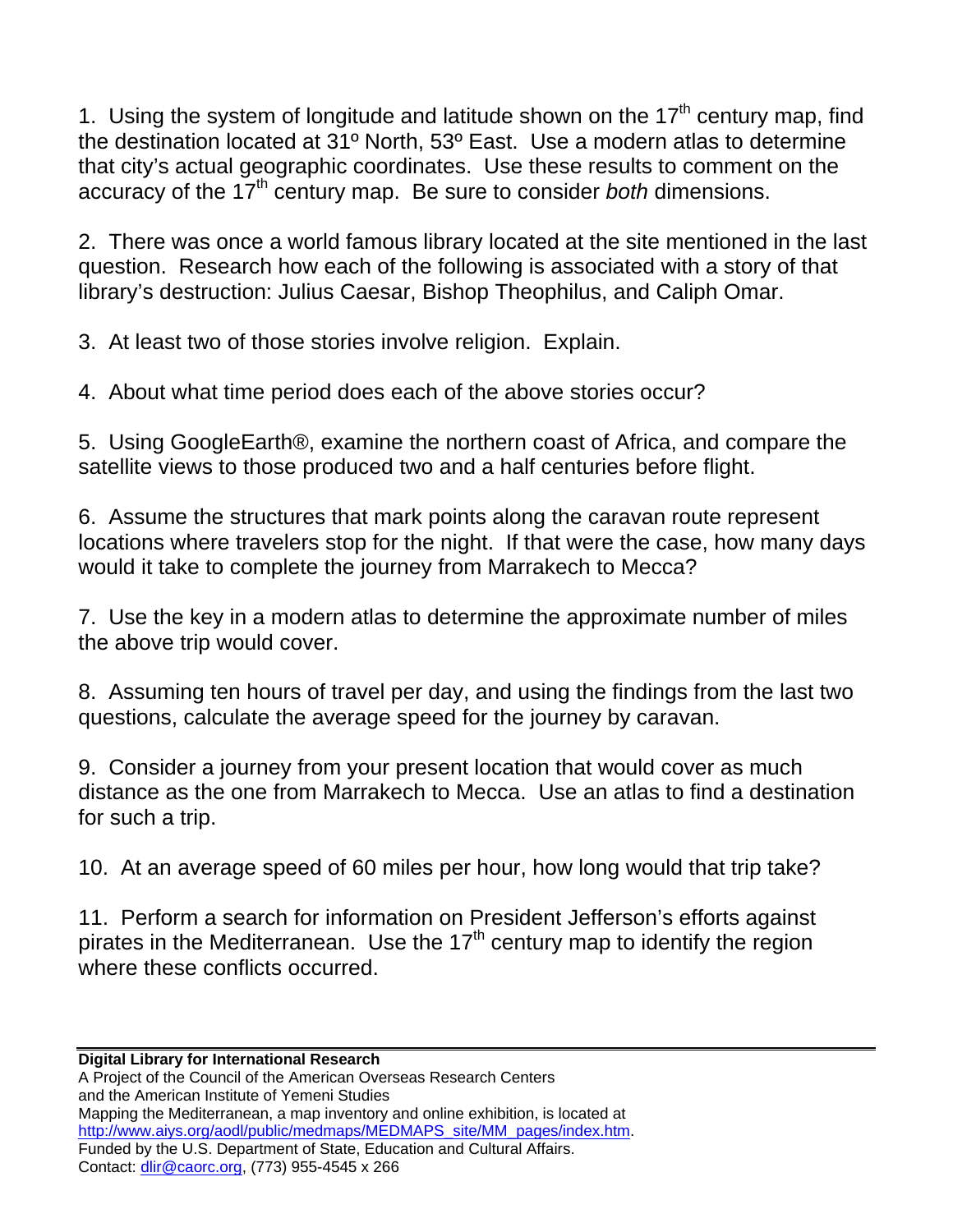### **Final Assignment:**

Compose a five to seven paragraph essay explaining something you learned by investigating this map. Be sure your essay has a strong INTRODUCTION, a welldefined THESIS, a good amount of SUPPORTING DETAIL, and a solid CONCLUSION.

#### **COMMENTS FOR THE INSTRUCTOR REGARDING QUESTIONS AND ANSWERS:**

#### **Day One:**

- 1. Mer Rouge is the Red Sea.
- 2. The Atlantic Ocean is identified as Ocean Occidental
- 3. Any college level English dictionary will tell students that "occident" means "West." The Atlantic is west of Europe.
- 4. The Pacific is west of South America, and the Indian Ocean is west of Australia.
- 5. Europe, Africa and Asia are featured.
- 6. Since Europe is not identified by name, but individual European countries are, the Map Maker most likely assumes the viewer is familiar with Europe, and is therefore likely European.
- 7. Various answers, many related to trade, most likely.
- 8. Top is water route, bottom is land route.
- 9. The first is on a larger scale, the second and third are more detailed, and on the same scale.
- 10. There are fewer stopping points along the water route, with more distance covered between stops.
- 11. City-Marrakech or Country-Morocco.
- 12. Marrakech is correct since it is in the same capitalization as Cairo and Alexandria, rather than the capitalization seen in Egypte or Italie.
- 13. Mecca.
- 14. Various, including Egypt, Italy, Spain, Sicily, Malta, Algiers, Alexandria, Cairo, the Anatolian Peninsula, the Strait of Gibraltar, Tetouan, Yanbu, Tripoli, Jiddah.
- 15. The Canary Islands

## **Day Two:**

#### **Digital Library for International Research**

A Project of the Council of the American Overseas Research Centers and the American Institute of Yemeni Studies Mapping the Mediterranean, a map inventory and online exhibition, is located at http://www.aiys.org/aodl/public/medmaps/MEDMAPS\_site/MM\_pages/index.htm. Funded by the U.S. Department of State, Education and Cultural Affairs. Contact: dlir@caorc.org, (773) 955-4545 x 266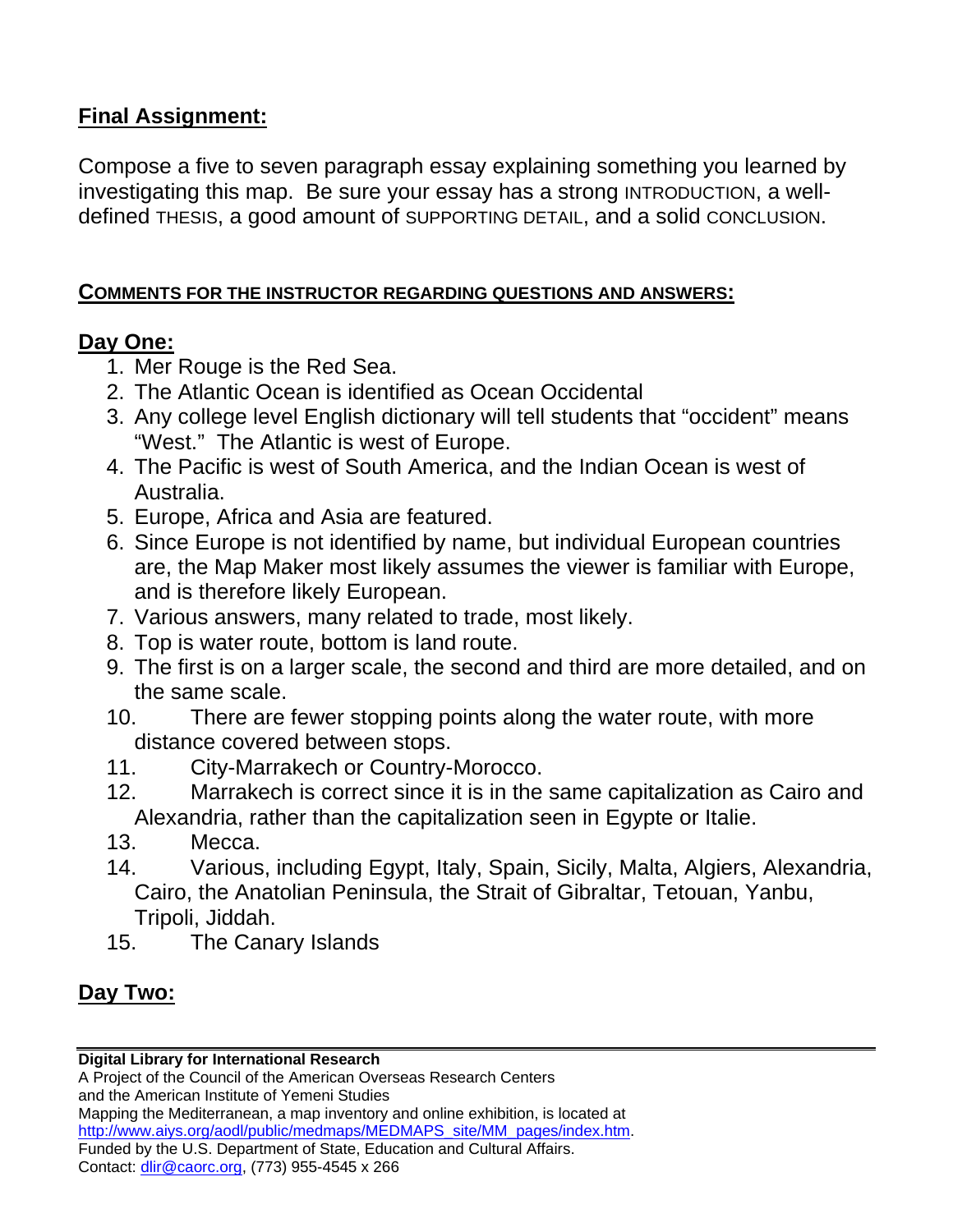- 1. Latitude is almost completely the same as modern maps.
- 2. To the left of 10 $^{\circ}$  on a modern map is 0 $^{\circ}$ , but on the 17<sup>th</sup> century map, it's 360º.
- 3. The Prime Meridian is the line at 0º W/E. It passes through London, since much the world was colonized by Britain from the  $17<sup>th</sup>$  to  $20<sup>th</sup>$  centuries.
- 4. In the mid 1600s, geography did not measure to the East *and* West. Rather, a point West of Europe was picked as a starting point, and all locations were identified by how far East they were from this point of reference. This convention is the origin of concepts such as the Near East, Middle East, and Far East.
- 5.The Suez Canal
- 6. No such canal is visible linking the Mediterranean with the Red Sea, so the map must be from a time before that canal existed.
- 7. Able-bodied Muslims are required to make a pilgrimage to Mecca during their lifetime.
- 8. The pilgrimage to Mecca is referred to as the Hajj.
- 9. This map may have been produced to provide possible itinerary for Muslims completing the Hajj.

# **Day Three:**

- 1. On the  $17<sup>th</sup>$  century map,  $31<sup>o</sup>N$ ,  $53<sup>o</sup>E$  is Alexandria. Goode's World Atlas lists Alexandria at 31º12'N, 29º58'E. The Latitude is nearly exact, the Longitude is WAY off.
- 2. This requires research, and Google, Yahoo or Wikipedia will yield quick results with minimal effort. Students may need help finding key words for their searches, but after that, the info is very readily available.
- 3. Tales that hold Theophilus responsible involve his directive to burn pagan temples. Those that blame the Caliph Omar cite an attitude that regards the Koran as the only relevant text.
- 4. JC: about 50BC, BT: about 400 AD; CO: about 640 AD
- 5. Various responses, but generally, the accuracy of the map is quite strong.
- 6. 25 days (unless the author missed some)
- 7. About 3,000 miles.
- 8. In 25 days, that's 250 hours, or 12 mph. Pretty fast, actually. (a gallop?)
- 9. New York to San Francisco, Chicago to Mexico City, etc.
- 10. Five times the speed would give one-fifth the time: 50 hours, or Five days.

#### **Digital Library for International Research**

A Project of the Council of the American Overseas Research Centers and the American Institute of Yemeni Studies Mapping the Mediterranean, a map inventory and online exhibition, is located at http://www.aiys.org/aodl/public/medmaps/MEDMAPS\_site/MM\_pages/index.htm. Funded by the U.S. Department of State, Education and Cultural Affairs. Contact: dlir@caorc.org, (773) 955-4545 x 266